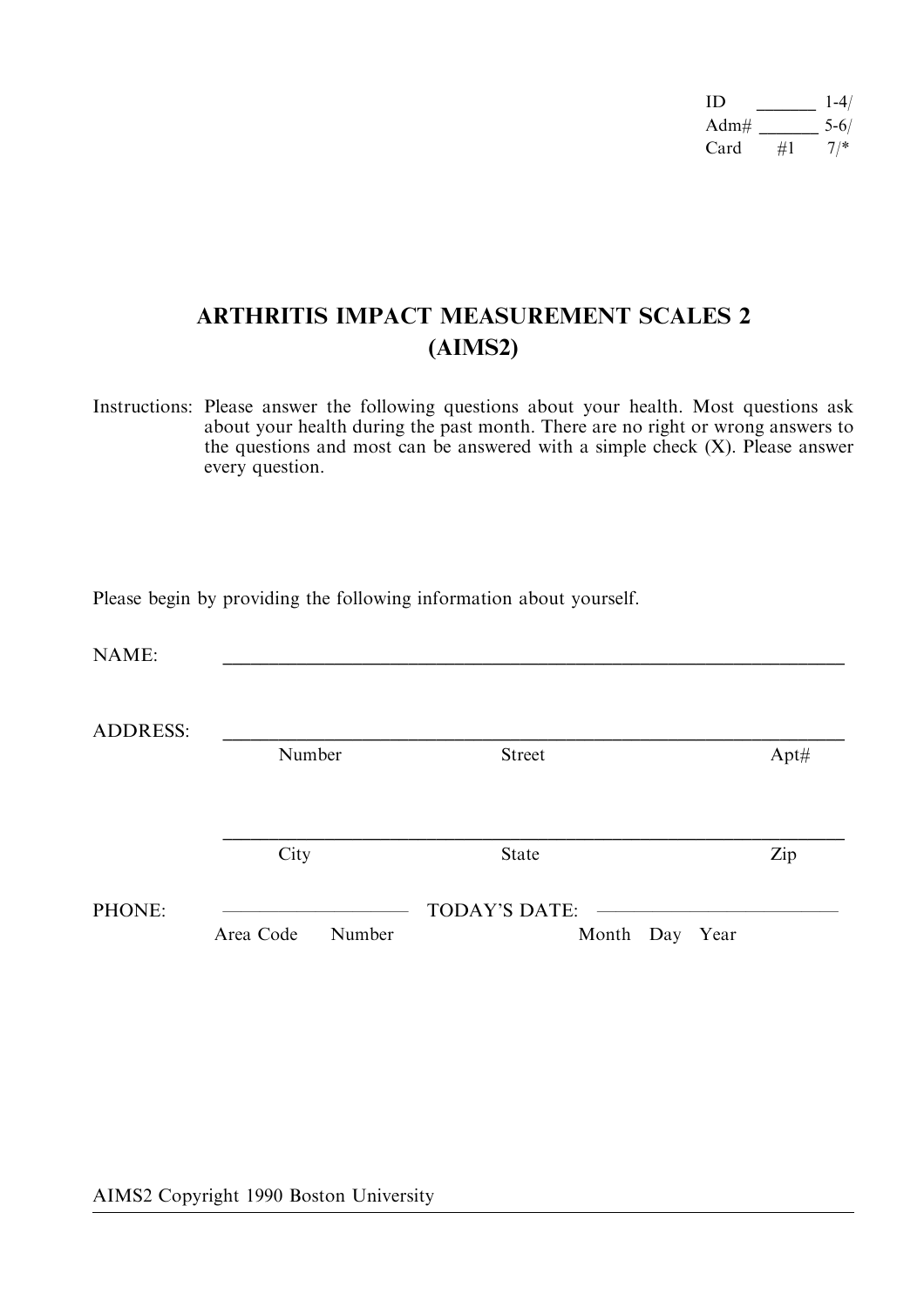These questions refer to MOBILITY LEVEL.

|    | <b>DURING THE PAST MONTH</b>                                                       | All<br>Days<br>(1) | Most<br>Days<br>(2) | Some<br>Days<br>(3) | Few<br>Days<br>(4) | No<br>Days<br>(5) |     |
|----|------------------------------------------------------------------------------------|--------------------|---------------------|---------------------|--------------------|-------------------|-----|
| 1. | How often were you physically able<br>to drive a car or use public transportation? |                    |                     |                     |                    |                   | 8/  |
| 2. | How often were you out of the house<br>for at least part of the day?               |                    |                     |                     |                    |                   | 9/  |
| 3. | How often were you able to do errands<br>in the neighborhood?                      |                    |                     |                     |                    |                   | 10/ |
| 4. | How often did someone have to assist<br>you to get around outside your home?       |                    |                     |                     |                    |                   | 11/ |
| 5. | How often were you in a bed or chair<br>for most or all of the day?                |                    |                     |                     |                    |                   | 12/ |
|    |                                                                                    |                    |                     |                     |                    |                   |     |

AIMS

These questions refer to WALKING AND BENDING.

|     | <b>DURING THE PAST MONTH</b>                                                                                                          | All<br>Days<br>(1) | Most<br>Days<br>(2) | Some<br>Days<br>(3) | Few<br>Days<br>(4) | N <sub>0</sub><br>Days<br>(5) |     |
|-----|---------------------------------------------------------------------------------------------------------------------------------------|--------------------|---------------------|---------------------|--------------------|-------------------------------|-----|
| 6.  | Did you have trouble doing vigorous<br>activities such as running, lifting<br>heavy objects, or participating in<br>strenuous sports? |                    |                     |                     |                    |                               | 13/ |
| 7.  | Did you have trouble either walking<br>several blocks or climbing a few flights<br>of stairs?                                         |                    |                     |                     |                    |                               | 14/ |
| 8.  | Did you have trouble bending, lifting<br>or stooping?                                                                                 |                    |                     |                     |                    |                               | 15/ |
| 9.  | Did you have trouble either walking<br>one block or climbing one flight of stairs?                                                    |                    |                     |                     |                    |                               | 16/ |
| 10. | Were you unable to walk unless assisted<br>by another person or by a cane, crutches,<br>or walker?                                    |                    |                     |                     |                    |                               | 17/ |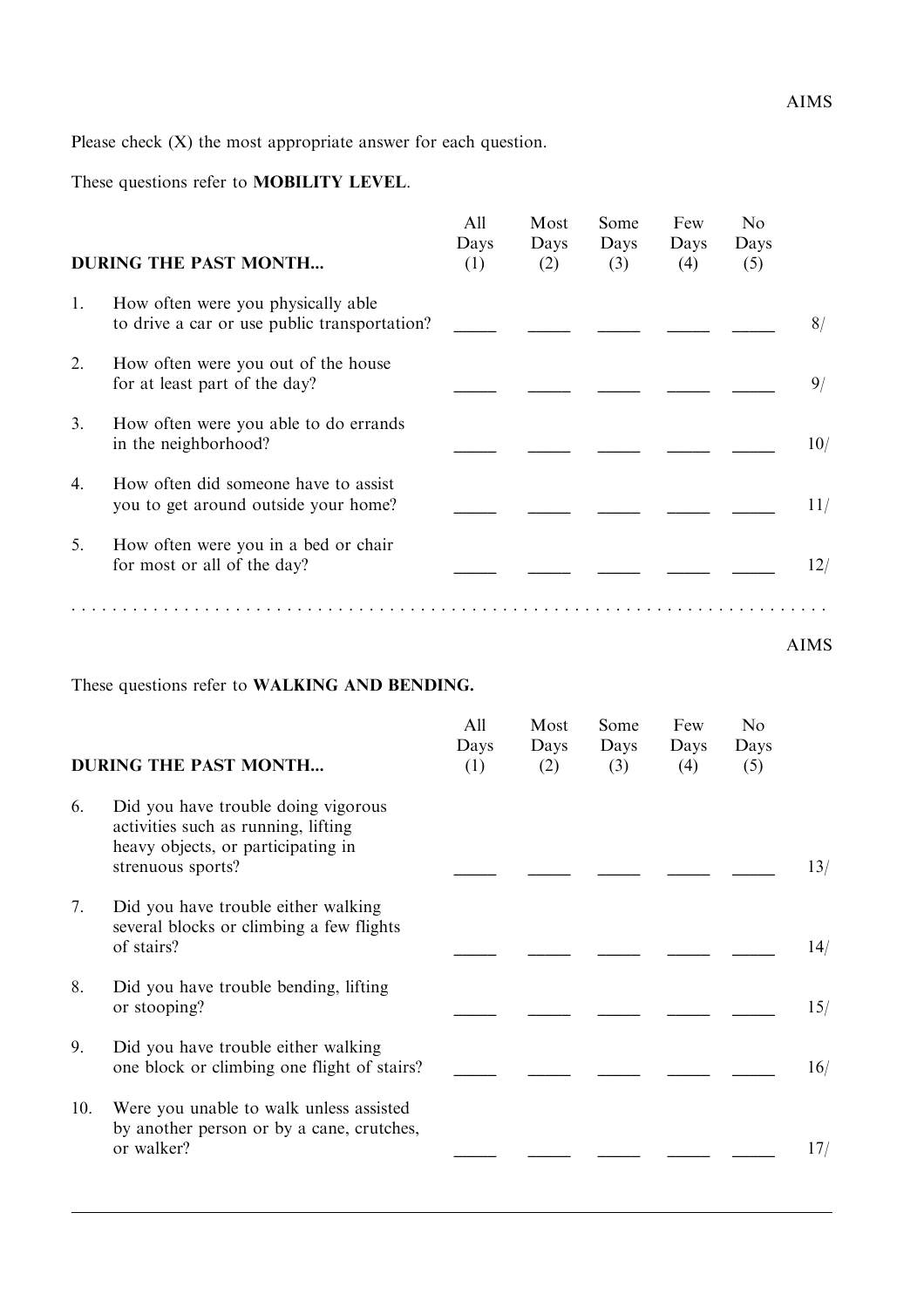These questions refer to HAND AND FINGER FUNCTION.

|     | <b>DURING THE PAST MONTH</b>                     | All<br>Days<br>(1) | Most<br>Days<br>(2) | Some<br>Days<br>(3) | Few<br>Days<br>(4) | N <sub>0</sub><br>Days<br>(5) |     |
|-----|--------------------------------------------------|--------------------|---------------------|---------------------|--------------------|-------------------------------|-----|
|     | 11. Could you easily write with a pen or pencil? |                    |                     |                     |                    |                               | 18/ |
| 12. | Could you easily button a shirt or blouse?       |                    |                     |                     |                    |                               | 19/ |
| 13. | Could you easily turn a key in a lock?           |                    |                     |                     |                    |                               | 20/ |
| 14. | Could you easily tie a knot or a bow?            |                    |                     |                     |                    |                               | 21/ |
|     | 15. Could you easily open a new jar of food?     |                    |                     |                     |                    |                               | 22/ |
|     |                                                  |                    |                     |                     |                    |                               |     |

AIMS

These questions refer to ARM FUNCTION.

|     | <b>DURING THE PAST MONTH</b>                                 | All<br>Days<br>(1) | Most<br>Days<br>(2) | Some<br>Days<br>(3) | Few<br>Days<br>(4) | N <sub>0</sub><br>Days<br>(5) |     |
|-----|--------------------------------------------------------------|--------------------|---------------------|---------------------|--------------------|-------------------------------|-----|
| 16. | Could you easily wipe your mouth with<br>a napkin?           |                    |                     |                     |                    |                               | 23/ |
| 17. | Could you easily put on a pullover<br>sweater?               |                    |                     |                     |                    |                               | 24/ |
| 18. | Could you easily comb or brush your<br>hair?                 |                    |                     |                     |                    |                               | 25/ |
| 19. | Could you easily scratch your low back<br>with your hand?    |                    |                     |                     |                    |                               | 26/ |
| 20. | Could you easily reach shelves that were<br>above your head? |                    |                     |                     |                    |                               | 27/ |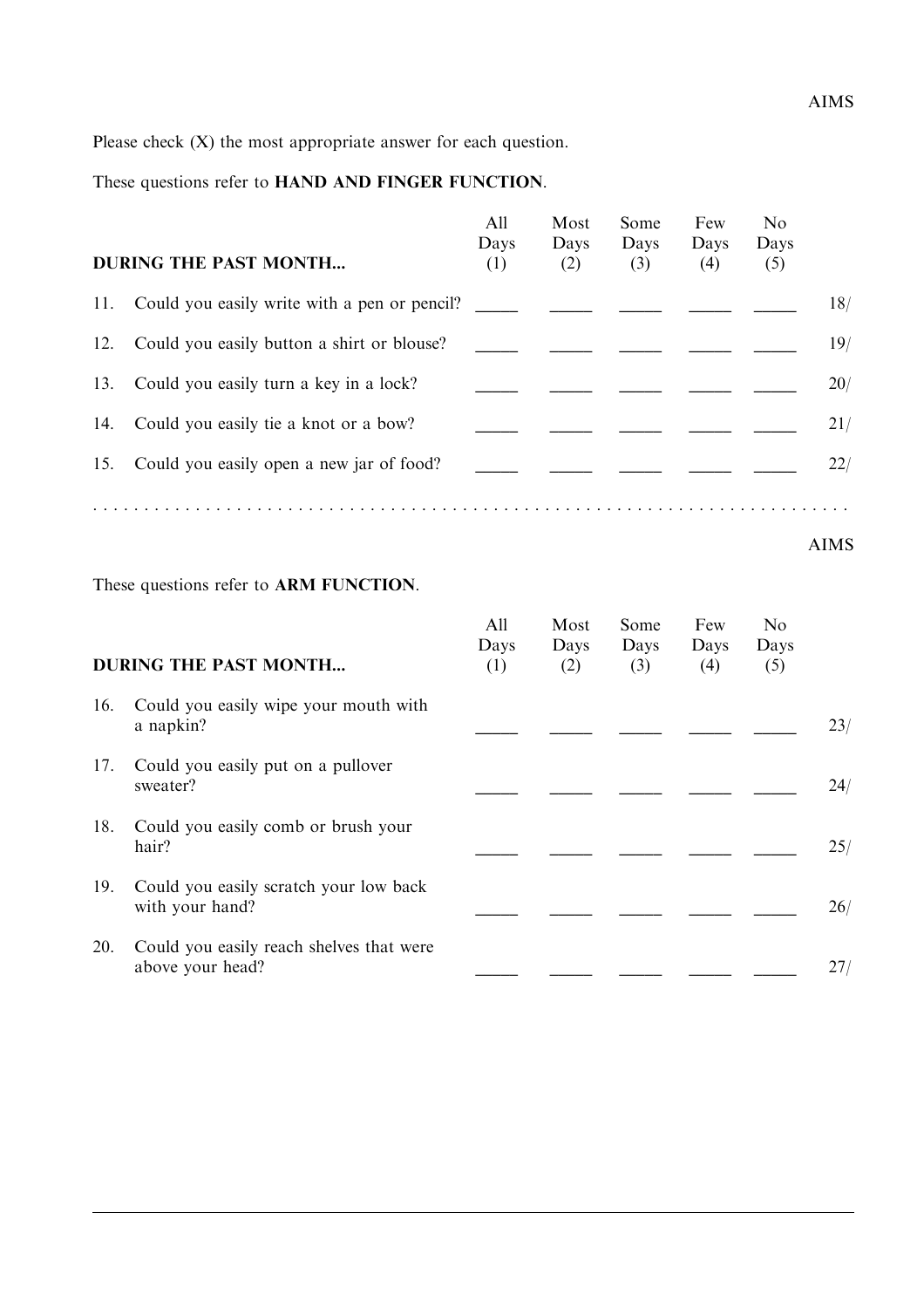#### These questions refer to SELF-CARE TASKS.

|     | <b>DURING THE PAST MONTH</b>               | Always<br>(1) | Very<br>(2) | Often Sometimes Never<br>(3) | Almost<br>(4) | Never<br>(5) |     |
|-----|--------------------------------------------|---------------|-------------|------------------------------|---------------|--------------|-----|
| 21. |                                            |               |             |                              |               |              | 28/ |
| 22. | Did you need help to get dressed?          |               |             |                              |               |              | 29/ |
| 23. | Did you need help to use the toilet?       |               |             |                              |               |              | 30/ |
| 24. | Did you need help to get in or out of bed? |               |             |                              |               |              | 31/ |
|     |                                            |               |             |                              |               |              |     |

AIMS

These questions refer to HOUSEHOLD TASKS.

|     | <b>DURING THE PAST MONTH</b>                                                                     | Always<br>(1) | Very<br>(2) | Often Sometimes Never<br>(3) | Almost<br>(4) | Never<br>(5) |     |
|-----|--------------------------------------------------------------------------------------------------|---------------|-------------|------------------------------|---------------|--------------|-----|
| 25. | If you had the necessary transportation,<br>could you go shopping for groceries<br>without help? |               |             |                              |               |              | 32/ |
| 26. | If you had kitchen facilities, could you<br>prepare your own meals without help?                 |               |             |                              |               |              | 33/ |
| 27. | If you had household tools and appliances,<br>could you do your own housework without<br>help?   |               |             |                              |               |              | 34/ |
| 28. | If you had laundry facilities, could you do<br>your own laundry without help?                    |               |             |                              |               |              | 35/ |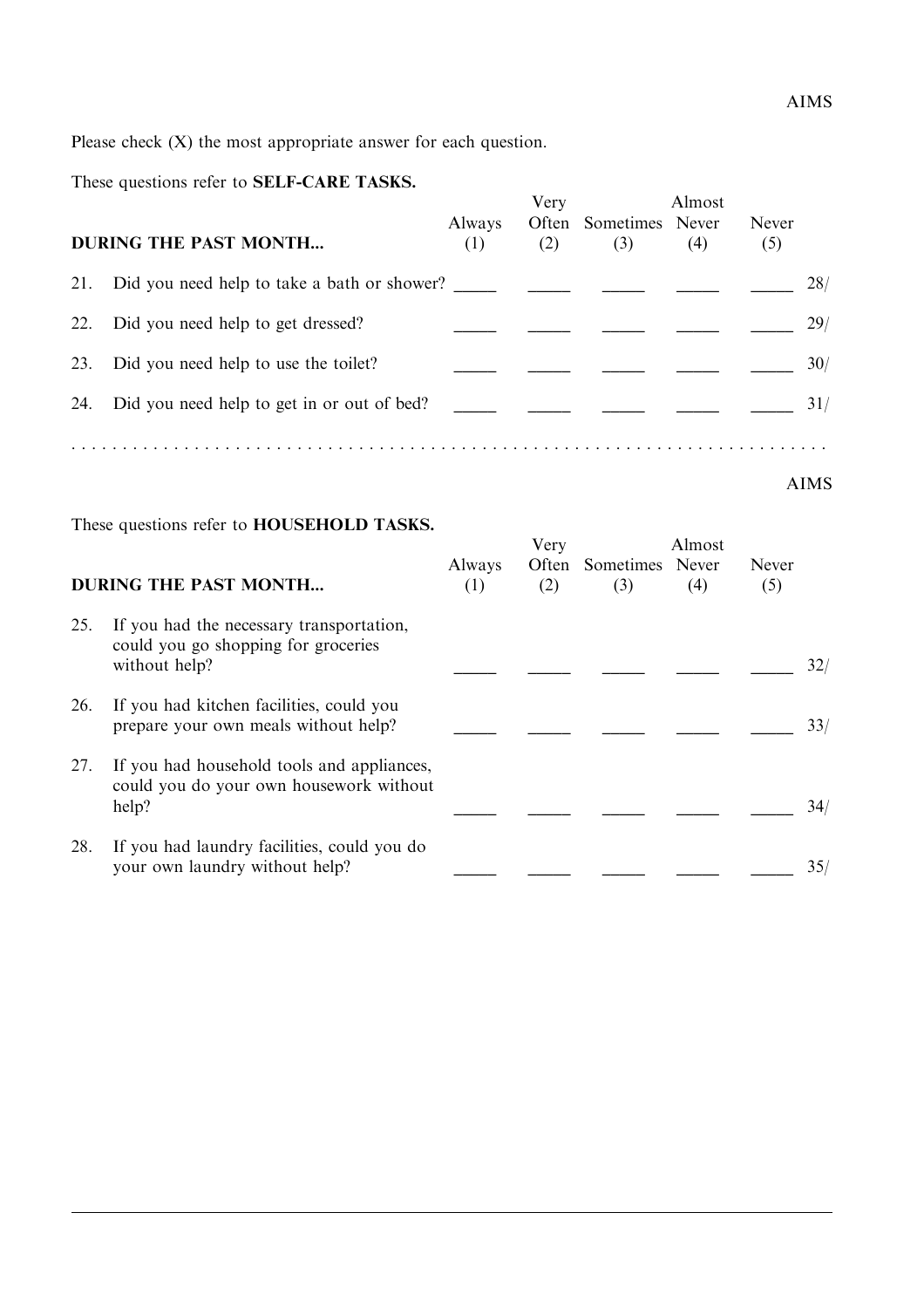These questions refer to SOCIAL ACTIVITY.

|     | These questions feler to <b>SOCIAL ACTIVITT.</b><br><b>DURING THE PAST MONTH</b> | All<br>Days<br>(1) | Most<br>Days<br>(2) | Some<br>Days<br>(3) | Few<br>Days<br>(4) | N <sub>0</sub><br>Days<br>(5) |      |
|-----|----------------------------------------------------------------------------------|--------------------|---------------------|---------------------|--------------------|-------------------------------|------|
| 29. | How often did you get together<br>with friends or relatives?                     |                    |                     |                     |                    |                               | 36/  |
| 30. | How often did you have friends<br>or relatives over to your home?                |                    |                     |                     |                    |                               | 37/  |
| 31. | How often did you visit friends<br>or relatives at their homes?                  |                    |                     |                     |                    |                               | 38/  |
| 32. | How often were you on the telephone<br>with close friends or relatives?          |                    |                     |                     |                    |                               | 39/  |
| 33. | How often did you go to a meeting of a<br>church, club, team or other group?     |                    |                     |                     |                    |                               | 40/  |
|     |                                                                                  |                    |                     |                     |                    |                               | AIMS |

### These questions refer to SUPPORT FROM FAMILY AND FRIENDS.

|     | <b>DURING THE PAST MONTH</b>                                                                  | <b>Always</b><br>(1) | Very<br>(2) | Often Sometimes Never<br>(3) | Almost<br>(4) | Never<br>(5) |     |
|-----|-----------------------------------------------------------------------------------------------|----------------------|-------------|------------------------------|---------------|--------------|-----|
| 34. | Did you feel that your family or<br>friends would be around if you<br>needed assistance?      |                      |             |                              |               |              | 41/ |
| 35. | Did you feel that your family or<br>friends were sensitive to your<br>personal needs?         |                      |             |                              |               |              | 42/ |
| 36. | Did you feel that your family or<br>friends were interested in helping<br>you solve problems? |                      |             |                              |               |              | 43/ |
| 37. | Did you feel that your family or<br>friends understood the effects of<br>your arthritis?      |                      |             |                              |               |              | 44  |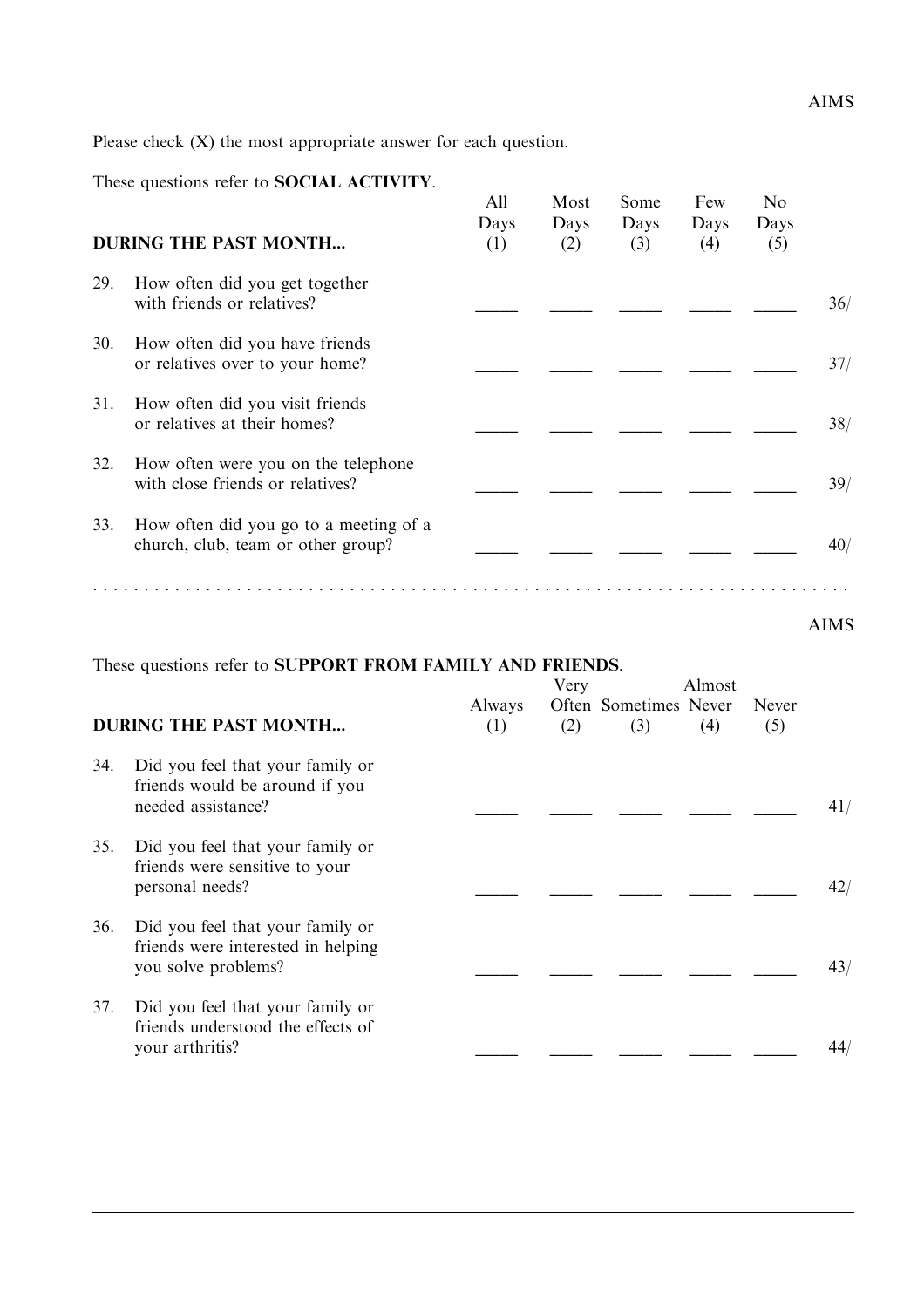These questions refer to ARTHRITIS PAIN.

|     | <b>DURING THE PAST MONTH</b>                                                                                                               |                     | Severe<br>(1)               | Moderate<br>(2)                         | (3)                 | Mild Very Mild None<br>(4) | (5)                           |             |
|-----|--------------------------------------------------------------------------------------------------------------------------------------------|---------------------|-----------------------------|-----------------------------------------|---------------------|----------------------------|-------------------------------|-------------|
| 38. | How would you describe the arthritis<br>pain you usually had?                                                                              |                     |                             |                                         |                     |                            |                               | 45/         |
|     |                                                                                                                                            |                     | All<br>Days<br>(1)          | Most<br>Days<br>(2)                     | Some<br>Days<br>(3) | Few<br>Days<br>(4)         | N <sub>o</sub><br>Days<br>(5) |             |
| 39. | How often did you have severe<br>pain from your arthritis?                                                                                 |                     |                             |                                         |                     |                            |                               | 46/         |
| 40. | How often did you have pain in<br>two or more joints at the same time?                                                                     |                     |                             |                                         |                     |                            |                               | 47/         |
| 41. | How often did your morning stiffness<br>last more than one hour from the time<br>you woke up?                                              |                     |                             |                                         |                     |                            |                               | 48/         |
| 42. | How often did your pain make it difficult<br>for you to sleep?                                                                             |                     |                             |                                         |                     |                            |                               | 49/         |
|     | These questions refer to WORK.<br><b>DURING THE PAST MONTH</b>                                                                             | Paid<br>work<br>(1) | House School<br>work<br>(2) | work Unemployed Disabled Retired<br>(3) | (4)                 | (5)                        | (6)                           | <b>AIMS</b> |
| 43. | What has been your<br>main form of work?                                                                                                   |                     |                             |                                         |                     |                            |                               | 50/         |
|     | If you answered unemployed, disabled or retired, please skip the next four questions and go to the next page.                              |                     |                             |                                         |                     |                            |                               |             |
|     | <b>DURING THE PAST MONTH</b>                                                                                                               |                     | All<br>Days<br>(1)          | Most<br>Days<br>(2)                     | Some<br>Days<br>(3) | Few<br>Days<br>(4)         | N <sub>0</sub><br>Days<br>(5) |             |
| 44. | How often were you unable to<br>do any paid work, housework<br>or school work?                                                             |                     |                             |                                         |                     |                            |                               | 51/         |
| 45. | On the days that you did work,<br>how often did you have to work<br>a shorter day?                                                         |                     |                             |                                         |                     |                            |                               | 52/         |
| 46. | On the days that you did work,<br>how often were you unable to do<br>your work as carefully and accurately<br>as you would like?           |                     |                             |                                         |                     |                            |                               | 53/         |
| 47. | On the days that you did work,<br>how often did you have to change<br>the way your paid work, housework<br>or school work is usually done? |                     |                             |                                         |                     |                            |                               | 54/         |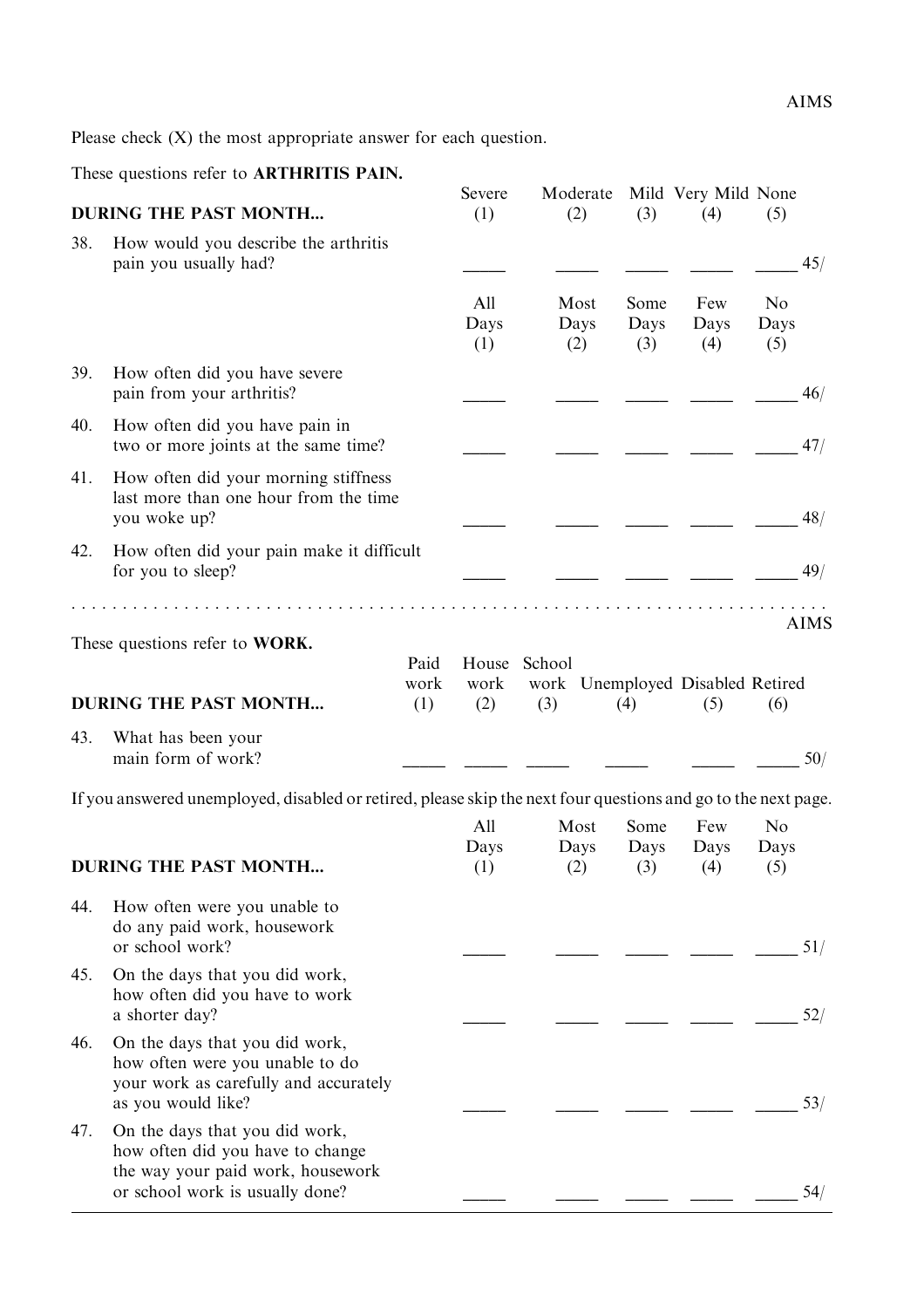These questions refer to LEVEL OF TENSION.

|     | <b>DURING THE PAST MONTH</b>                                       | Always<br>(1) | Very<br>(2) | Often Sometimes Never<br>(3) | Almost<br>(4) | Never<br>(5) |     |
|-----|--------------------------------------------------------------------|---------------|-------------|------------------------------|---------------|--------------|-----|
| 48. | How often have you felt tense<br>or high strung?                   |               |             |                              |               |              | 55/ |
| 49. | How often have you been bothered<br>by nervousness or your nerves? |               |             |                              |               |              | 56/ |
| 50. | How often were you able to relax<br>without difficulty?            |               |             |                              |               |              | 57/ |
| 51. | How often have you felt relaxed<br>and free of tension?            |               |             |                              |               |              | 58/ |
| 52. | How often have you felt calm and<br>peaceful?                      |               |             |                              |               |              | 59/ |

#### AIMS

These questions refer to MOOD.

|     |                                                                                 |               | Very |                              | Almost |              |     |
|-----|---------------------------------------------------------------------------------|---------------|------|------------------------------|--------|--------------|-----|
|     | <b>DURING THE PAST MONTH</b>                                                    | Always<br>(1) | (2)  | Often Sometimes Never<br>(3) | (4)    | Never<br>(5) |     |
| 53. | How often have you enjoyed the<br>things you do?                                |               |      |                              |        |              | 60/ |
| 54. | How often have you been in low<br>or very low spirits?                          |               |      |                              |        |              | 61/ |
| 55. | How often did you feel that nothing<br>turned out the way you wanted it to?     |               |      |                              |        |              | 62/ |
| 56. | How often did you feel that others<br>would be better off if you were dead?     |               |      |                              |        |              | 63/ |
| 57. | How often did you feel so down in<br>the dumps that nothing would cheer you up? |               |      |                              |        |              | 64/ |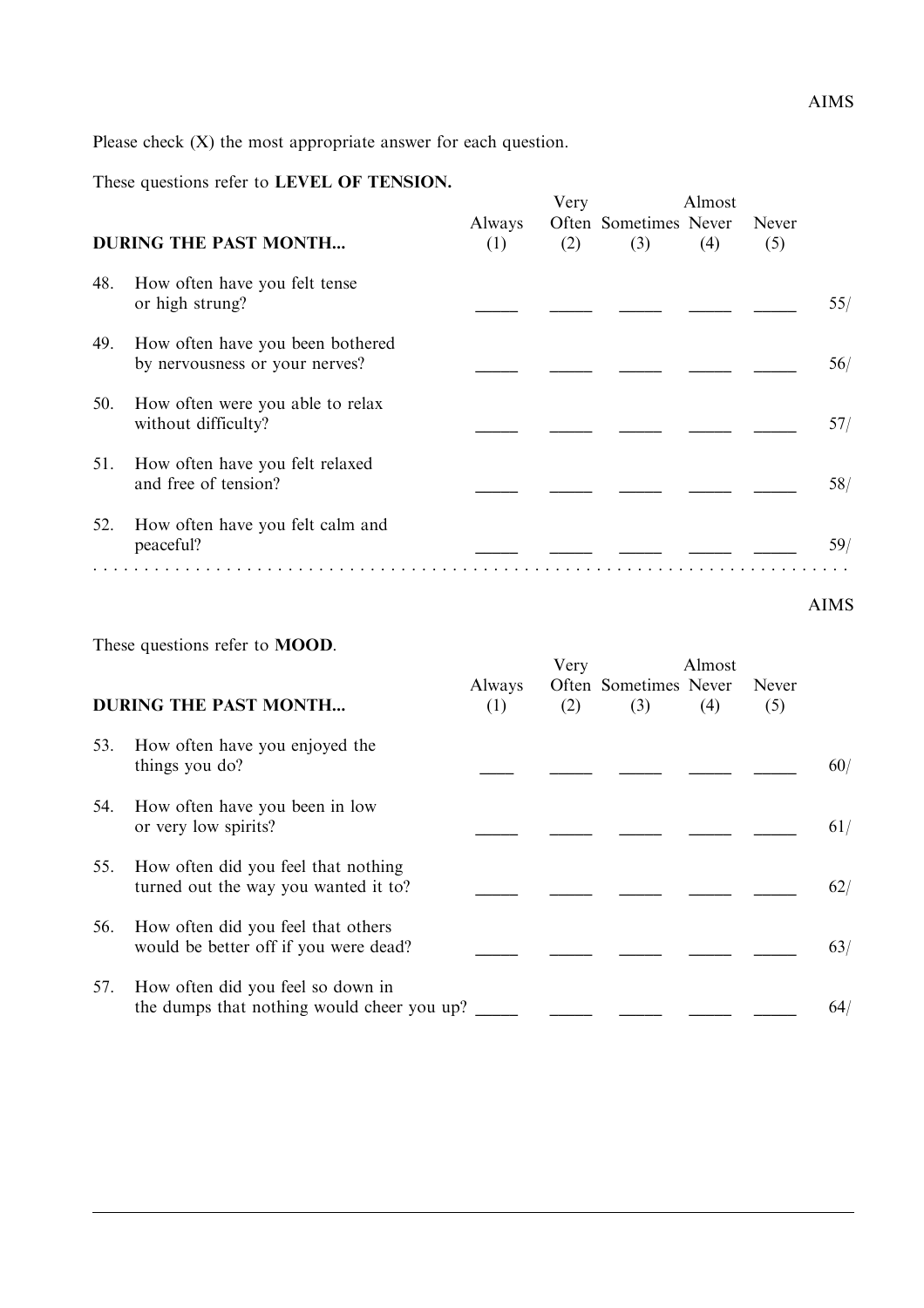## These questions refer to SATISFACTION WITH EACH HEALTH AREA.

| <b>DURING THE PAST MONTH</b>                                                      | Very<br>Satisfied<br>(1) | Somewhat<br>Satisfied<br>(2) | Neither<br>Satisfied<br>Nor Dis-<br>satisfied<br>(3) | Somewhat Very Dis-<br>Dissatisfied<br>(4) | satisfied<br>(5) |     |
|-----------------------------------------------------------------------------------|--------------------------|------------------------------|------------------------------------------------------|-------------------------------------------|------------------|-----|
| 58.<br>How satisfied have you been<br>with each of these areas of your<br>health? |                          |                              |                                                      |                                           |                  |     |
| <b>MOBILITY LEVEL</b><br>(example: do errands)                                    |                          |                              |                                                      |                                           |                  | 65/ |
| <b>WALKING AND BENDING</b><br>(example: climb stairs)                             |                          |                              |                                                      |                                           |                  | 66/ |
| HAND AND FINGER FUNCTION<br>(example: tie a bow)                                  |                          |                              |                                                      |                                           |                  | 67/ |
| <b>ARM FUNCTION</b><br>(example: comb hair)                                       |                          |                              |                                                      |                                           |                  | 68/ |
| <b>SELF-CARE</b><br>(example: take bath)                                          |                          |                              |                                                      |                                           |                  | 69/ |
| HOUSEHOLD TASKS<br>(example: housework)                                           |                          |                              |                                                      |                                           |                  | 70/ |
| <b>SOCIAL ACTIVITY</b><br>(example: visit friends)                                |                          |                              |                                                      |                                           |                  | 71/ |
| <b>SUPPORT FROM FAMILY</b><br>(example: help with problems)                       |                          |                              |                                                      |                                           |                  | 72/ |
| <b>ARTHRITIS PAIN</b><br>(example: joint pain)                                    |                          |                              |                                                      |                                           |                  | 73/ |
| <b>WORK</b><br>(example: reduce hours)                                            |                          |                              |                                                      |                                           |                  | 74/ |
| <b>LEVEL OF TENSION</b><br>(example: felt tense)                                  |                          |                              |                                                      |                                           |                  | 75/ |
| <b>MOOD</b><br>(example: down in dumps)                                           |                          |                              |                                                      |                                           |                  | 76/ |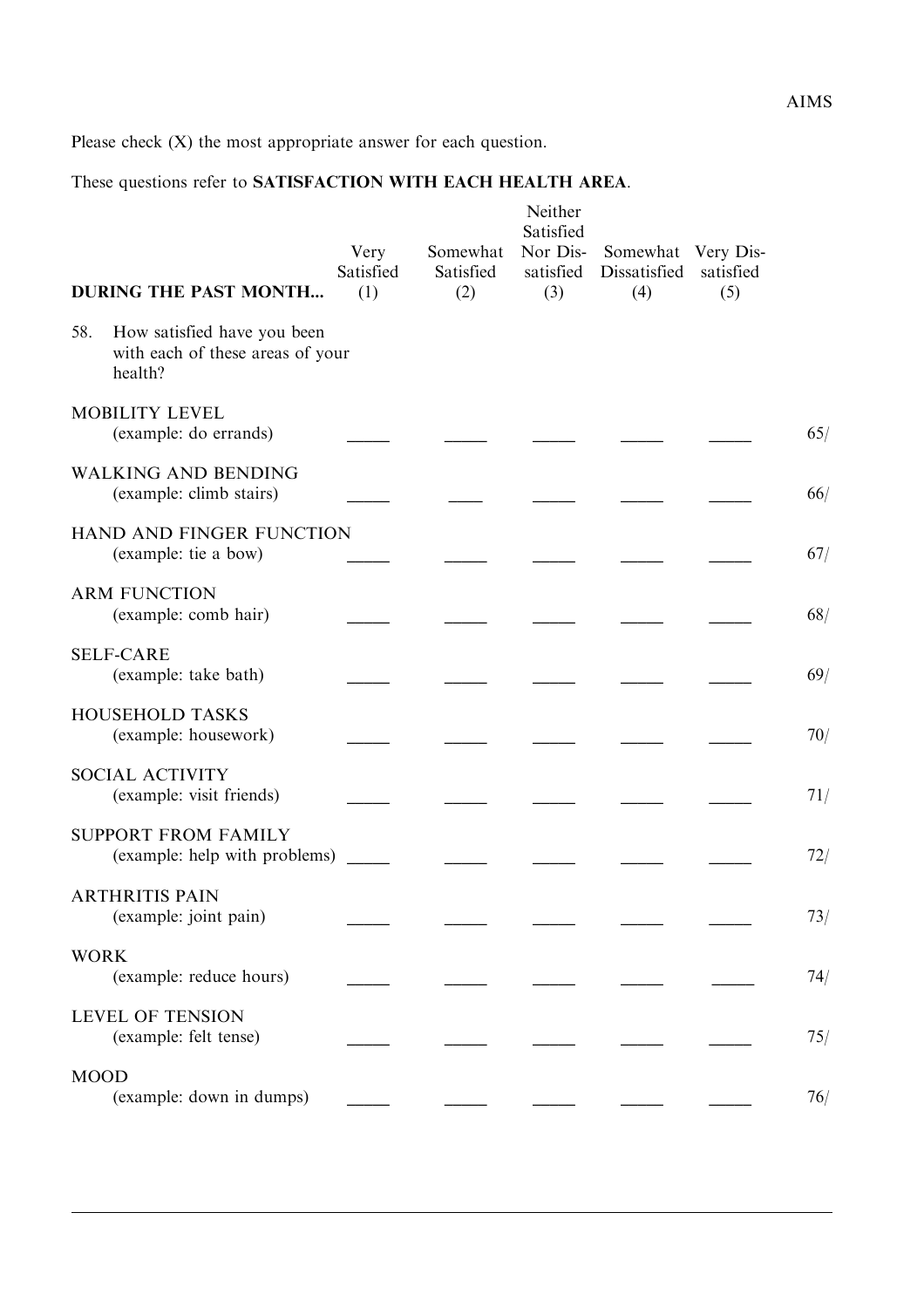These questions refer to ARTHRITIS IMPACT ON EACH AREA OF HEALTH.

| <b>DURING THE PAST MONTH</b>                                                            | Not A<br>Problem<br>For Me<br>(0) | Due<br>Entirely<br>To Other<br>Causes<br>(1) | Due<br>Largely<br>To Other<br>Causes<br>(2) | Due Partly<br>To Arthritis<br>And Partly<br>To Other<br>Causes<br>(3) | Due<br>Largely Entirely<br>To My To My<br>Arthritis Arthritis<br>(4) | Due<br>(5) |     |
|-----------------------------------------------------------------------------------------|-----------------------------------|----------------------------------------------|---------------------------------------------|-----------------------------------------------------------------------|----------------------------------------------------------------------|------------|-----|
| How much of your problem in<br>59.<br>each area of health was due to<br>your arthritis? |                                   |                                              |                                             |                                                                       |                                                                      |            |     |
| <b>MOBILITY LEVEL</b><br>(example: do errands)                                          |                                   |                                              |                                             |                                                                       |                                                                      |            | 8/  |
| <b>WALKING AND BENDING</b><br>(example: climb stairs)                                   |                                   |                                              |                                             |                                                                       |                                                                      |            | 9/  |
| HAND AND FINGER FUNCTION<br>(example: tie a bow)                                        |                                   |                                              |                                             |                                                                       |                                                                      |            | 10/ |
| <b>ARM FUNCTION</b><br>(example: comb hair)                                             |                                   |                                              |                                             |                                                                       |                                                                      |            | 11/ |
| <b>SELF-CARE</b><br>(example: take bath)                                                |                                   |                                              |                                             |                                                                       |                                                                      |            | 12/ |
| <b>HOUSEHOLD TASKS</b><br>(example: housework)                                          |                                   |                                              |                                             |                                                                       |                                                                      |            | 13/ |
| <b>SOCIAL ACTIVITY</b><br>(example: visit friends)                                      |                                   |                                              |                                             |                                                                       |                                                                      |            | 14/ |
| <b>SUPPORT FROM FAMILY</b><br>(example: help with problems)                             |                                   |                                              |                                             |                                                                       |                                                                      |            | 15/ |
| <b>ARTHRITIS PAIN</b><br>(example: joint pain)                                          |                                   |                                              |                                             |                                                                       |                                                                      |            | 16/ |
| <b>WORK</b><br>(example: reduce hours)                                                  |                                   |                                              |                                             |                                                                       |                                                                      |            | 17/ |
| <b>LEVEL OF TENSION</b><br>(example: felt tense)                                        |                                   |                                              |                                             |                                                                       |                                                                      |            | 18/ |
| <b>MOOD</b><br>(example: down in dumps)                                                 |                                   |                                              |                                             |                                                                       |                                                                      |            | 19/ |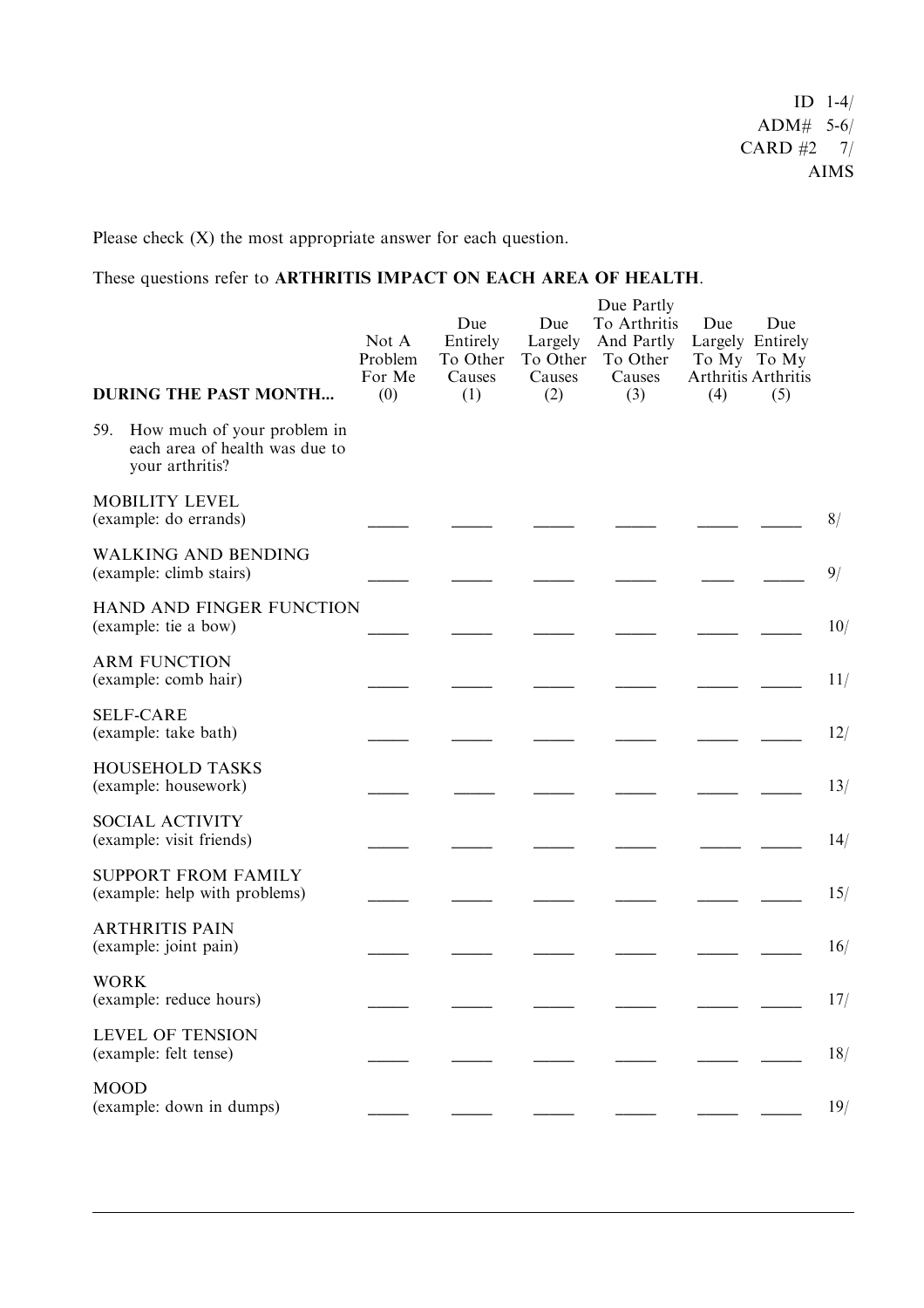AIMS

You have now answered questions about different AREAS OF YOUR HEALTH. These areas are listed below. Please check  $(X)$  UP to THREE AREAS in which you would MOST LIKE TO SEE IMPROVEMENT. Please read all 12 areas of health choices before making your decision:

| check |          |
|-------|----------|
| blank | $\Omega$ |

| 60. AREAS OF HEALTH                                         | THREE AREAS FOR IMPROVEMENT |     |
|-------------------------------------------------------------|-----------------------------|-----|
| <b>MOBILITY LEVEL</b><br>(example: do errands)              |                             | 20/ |
| <b>WALKING AND BENDING</b><br>(example: climb stairs)       |                             | 21/ |
| HAND AND FINGER FUNCTION<br>(example: tie a bow)            |                             | 22/ |
| <b>ARM FUNCTION</b><br>(example: comb hair)                 |                             | 23/ |
| <b>SELF-CARE</b><br>(example: take bath)                    |                             | 24/ |
| <b>HOUSEHOLD TASKS</b><br>(example: housework)              |                             | 25/ |
| SOCIAL ACTIVITY<br>(example: visit friends)                 |                             | 26/ |
| <b>SUPPORT FROM FAMILY</b><br>(example: help with problems) |                             | 27/ |
| <b>ARTHRITIS PAIN</b><br>(example: joint pain)              |                             | 28/ |
| <b>WORK</b><br>(example: reduce hours)                      |                             | 29/ |
| LEVEL OF TENSION<br>(example: felt tense)                   |                             | 30/ |
| <b>MOOD</b><br>(example: down in dumps)                     |                             | 31/ |

Please make sure that you have checked no more than THREE AREAS for improvement.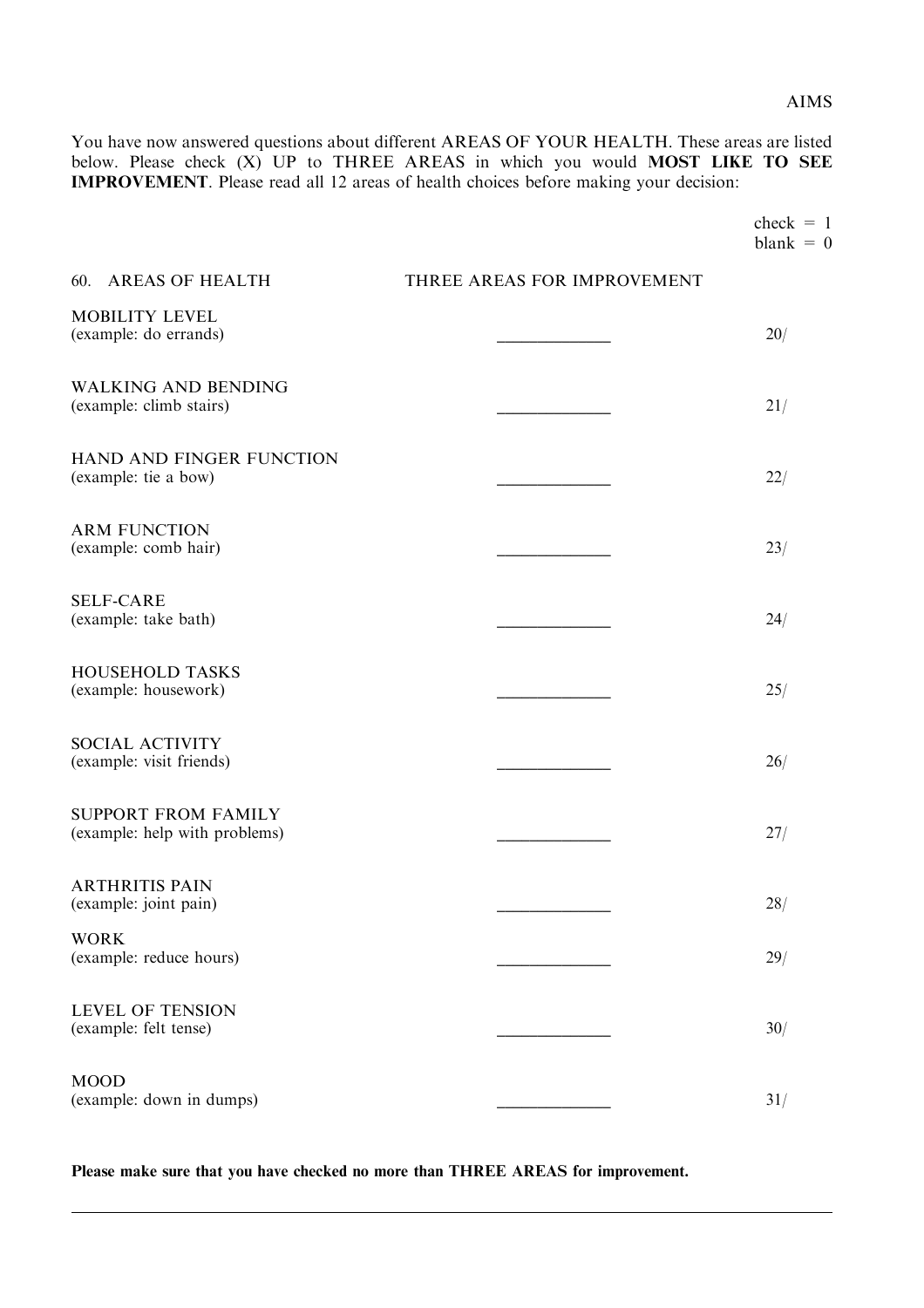These questions refer to your CURRENT and FUTURE HEALTH.

|     |                                                                                                             |                                                                       | Excellent<br>(1)                                   | Good<br>(2)                                                               | Fair<br>(3)                                                                     | Poor<br>(4)                                  |     |
|-----|-------------------------------------------------------------------------------------------------------------|-----------------------------------------------------------------------|----------------------------------------------------|---------------------------------------------------------------------------|---------------------------------------------------------------------------------|----------------------------------------------|-----|
| 61. | In general would you say that<br>your HEALTH NOW is excellent,<br>good, fair or poor?                       |                                                                       |                                                    |                                                                           |                                                                                 |                                              | 64/ |
| 62. | How satisfied are you<br>with your HEALTH NOW?                                                              | Very<br>Satisfied<br>(1)                                              | Satisfied<br>(2)                                   | Neither<br>Satisfied<br>(3)                                               | Somewhat Nor Dis- Somewhat Very Dis-<br>satisfied Dissatisfied satisfied<br>(4) | (5)                                          | 32/ |
|     |                                                                                                             | Due<br>Not A<br>Entirely<br>Problem<br>For Me<br>Causes<br>(0)<br>(1) | Due<br>To Other To Other To Other<br>Causes<br>(2) | Due Partly<br>To Arthritis<br>Largely And Partly Largely<br>Causes<br>(3) | Due<br>To My<br>Arthritis<br>(4)                                                | Due<br>Entirely<br>To My<br>Arthritis<br>(5) |     |
| 63. | How much of your problem<br>with your HEALTH NOW<br>is due to your arthritis?                               |                                                                       |                                                    |                                                                           |                                                                                 |                                              | 34/ |
|     |                                                                                                             |                                                                       | Excellent<br>(1)                                   | Good<br>(2)                                                               | Fair<br>(3)                                                                     | Poor<br>(4)                                  |     |
| 64. | In general do you expect that<br>your HEALTH 10 YEARS<br>FROM NOW will be excellent,<br>good, fair or poor? |                                                                       |                                                    |                                                                           |                                                                                 |                                              | 35/ |
|     |                                                                                                             |                                                                       | At All<br>(1)                                      | (2)                                                                       | No Problem Minor Moderate Major<br>Problem Problem Problem<br>(3)               | (4)                                          |     |
| 65. | How big a problem do you expect<br>your arthritis to be<br><b>10 YEARS FROM NOW?</b>                        |                                                                       |                                                    |                                                                           |                                                                                 |                                              | 36/ |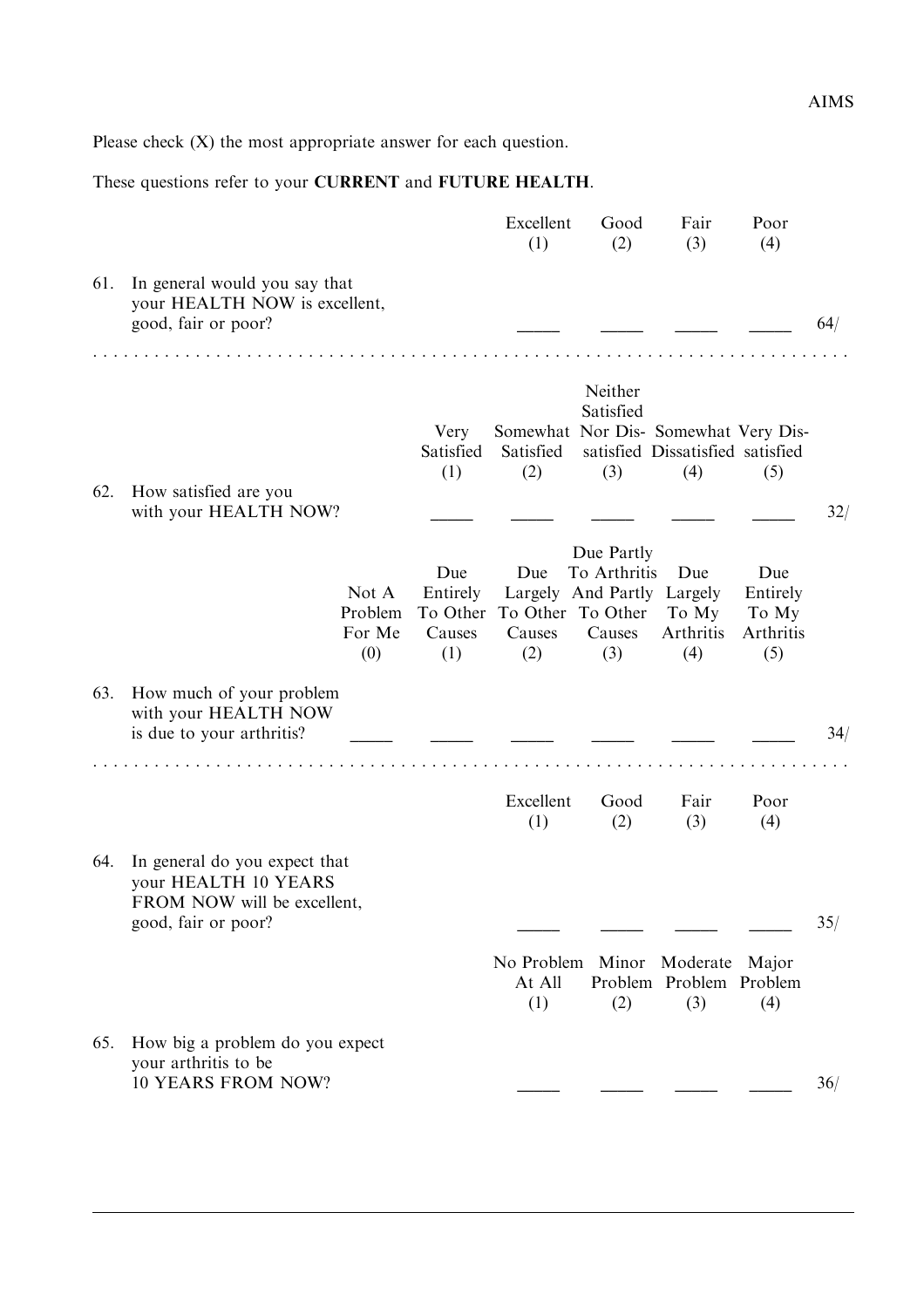## This question refers to OVERALL ARTHRITIS IMPACT.

|       |                                                                                                                                     | Very Well<br>(1)   | Well<br>(2)         | Fair<br>(3)         | Poor<br>(4)        | Very Poorly<br>(5)            |            |
|-------|-------------------------------------------------------------------------------------------------------------------------------------|--------------------|---------------------|---------------------|--------------------|-------------------------------|------------|
| 66.   | <b>CONSIDERING ALL THE WAYS</b><br>THAT YOUR ARTHRITIS AFFECTS<br>YOU, how well are you doing compared<br>to other people your age? |                    |                     |                     |                    |                               | 37/        |
| 67.   | What is the main kind of arthritis that you have?                                                                                   |                    |                     |                     |                    | $check = 1$<br>blank $= 0$    |            |
|       | Rheumatoid Arthritis                                                                                                                |                    |                     |                     |                    |                               | 38/        |
|       | Osteoarthritis/Degenerative Arthritis                                                                                               |                    |                     |                     |                    |                               | 39/        |
|       | Systemic Lupus Erythematosis                                                                                                        |                    |                     |                     |                    |                               | 40/        |
|       | Fibromyalgia                                                                                                                        |                    |                     |                     |                    |                               | 41/        |
|       | Scleroderma                                                                                                                         |                    |                     |                     |                    |                               | 42/        |
|       | Psoriatic Arthritis                                                                                                                 |                    |                     |                     |                    |                               | 43/        |
|       | Reiter's Syndrome                                                                                                                   |                    |                     |                     |                    |                               | 44/        |
| Gout  |                                                                                                                                     |                    |                     |                     |                    |                               | 45/        |
|       | Low Back Pain                                                                                                                       |                    |                     |                     |                    |                               | 46/        |
|       | Tendonitis/Bursitis                                                                                                                 |                    |                     |                     |                    |                               | 47/        |
|       | Osteoporosis                                                                                                                        |                    |                     |                     |                    |                               | 48/        |
| Other |                                                                                                                                     |                    |                     |                     |                    |                               | 49/        |
|       | 68. How many years have you had arthritis?                                                                                          |                    |                     |                     |                    |                               | $50 - 51/$ |
|       |                                                                                                                                     |                    |                     |                     |                    |                               |            |
|       | <b>DURING THE PAST MONTH</b>                                                                                                        | All<br>Days<br>(1) | Most<br>Days<br>(2) | Some<br>Days<br>(3) | Few<br>Days<br>(4) | N <sub>0</sub><br>Days<br>(5) |            |
| 69.   | How often have you had to take<br>MEDICATION for your arthritis?                                                                    |                    |                     |                     |                    |                               | 52/        |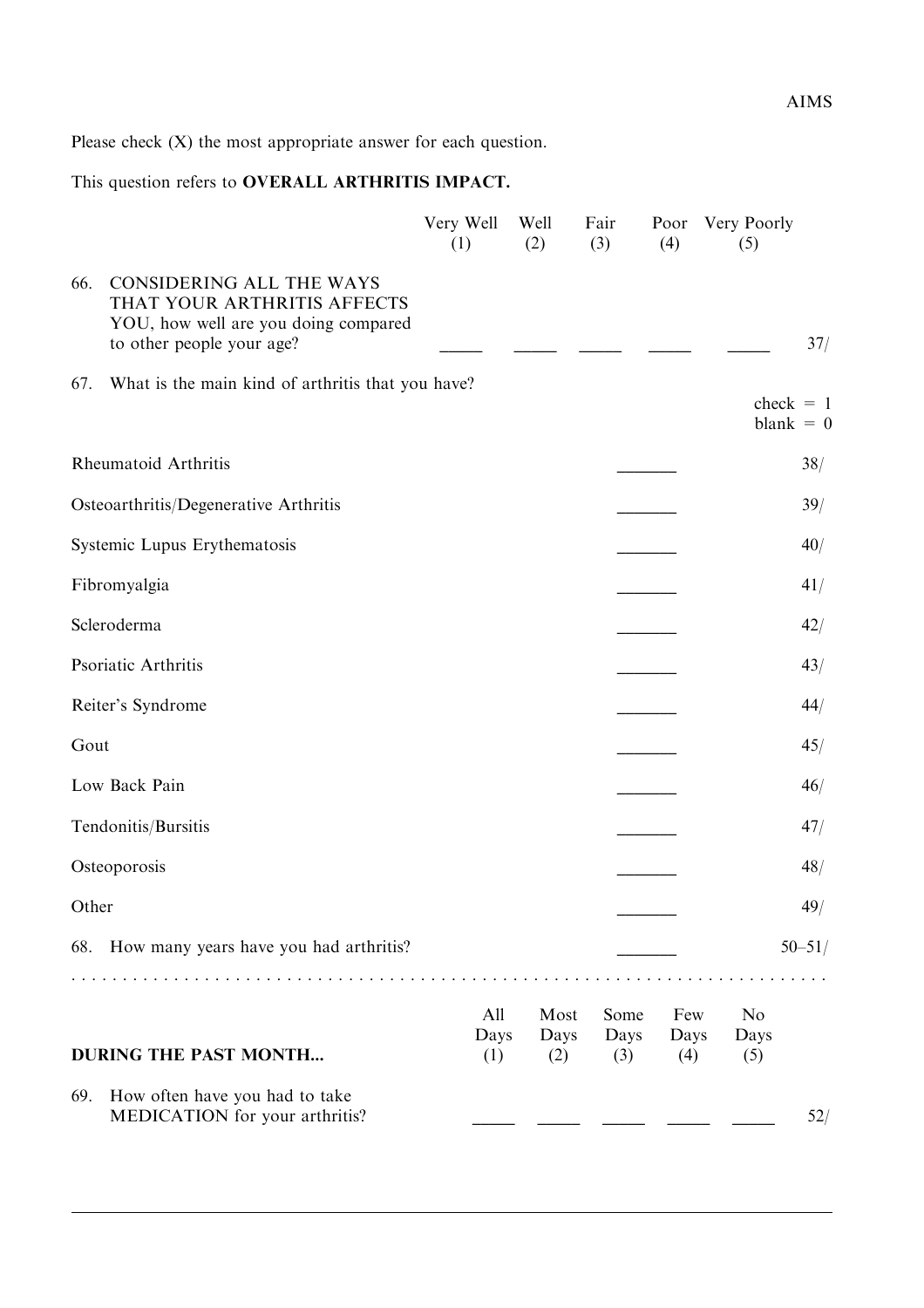Please check (X) yes or no for each question.

70. Is your health currently affected by any of the following medical problems?

|                                                                                                      | Yes<br>(1)                                                                                                                                                                                                                                                                                                                                                                                                                                                                      | N <sub>0</sub><br>(2)                                                                                                                                                                                                                                                                                                                                                                                                                                                                            |
|------------------------------------------------------------------------------------------------------|---------------------------------------------------------------------------------------------------------------------------------------------------------------------------------------------------------------------------------------------------------------------------------------------------------------------------------------------------------------------------------------------------------------------------------------------------------------------------------|--------------------------------------------------------------------------------------------------------------------------------------------------------------------------------------------------------------------------------------------------------------------------------------------------------------------------------------------------------------------------------------------------------------------------------------------------------------------------------------------------|
|                                                                                                      |                                                                                                                                                                                                                                                                                                                                                                                                                                                                                 |                                                                                                                                                                                                                                                                                                                                                                                                                                                                                                  |
|                                                                                                      | $\overline{\phantom{a}}$ $\overline{\phantom{a}}$ $\overline{\phantom{a}}$ $\overline{\phantom{a}}$ $\overline{\phantom{a}}$ $\overline{\phantom{a}}$ $\overline{\phantom{a}}$ $\overline{\phantom{a}}$ $\overline{\phantom{a}}$ $\overline{\phantom{a}}$ $\overline{\phantom{a}}$ $\overline{\phantom{a}}$ $\overline{\phantom{a}}$ $\overline{\phantom{a}}$ $\overline{\phantom{a}}$ $\overline{\phantom{a}}$ $\overline{\phantom{a}}$ $\overline{\phantom{a}}$ $\overline{\$ |                                                                                                                                                                                                                                                                                                                                                                                                                                                                                                  |
|                                                                                                      |                                                                                                                                                                                                                                                                                                                                                                                                                                                                                 |                                                                                                                                                                                                                                                                                                                                                                                                                                                                                                  |
|                                                                                                      |                                                                                                                                                                                                                                                                                                                                                                                                                                                                                 |                                                                                                                                                                                                                                                                                                                                                                                                                                                                                                  |
| Cancer                                                                                               |                                                                                                                                                                                                                                                                                                                                                                                                                                                                                 |                                                                                                                                                                                                                                                                                                                                                                                                                                                                                                  |
|                                                                                                      |                                                                                                                                                                                                                                                                                                                                                                                                                                                                                 | $\begin{tabular}{ll} \multicolumn{3}{c} {\textbf{1}} & \multicolumn{3}{c} {\textbf{2}} & \multicolumn{3}{c} {\textbf{3}} & \multicolumn{3}{c} {\textbf{4}} & \multicolumn{3}{c} {\textbf{5}} & \multicolumn{3}{c} {\textbf{6}} & \multicolumn{3}{c} {\textbf{6}} & \multicolumn{3}{c} {\textbf{7}} \\ \multicolumn{3}{c} {\textbf{1}} & \multicolumn{3}{c} {\textbf{1}} & \multicolumn{3}{c} {\textbf{1}} & \multicolumn{3}{c} {\textbf{1}} & \multicolumn{3}{c} {\textbf{1}} & \multicolumn$    |
|                                                                                                      |                                                                                                                                                                                                                                                                                                                                                                                                                                                                                 | $\begin{tabular}{ll} \multicolumn{3}{c} {\textbf{1}} & \multicolumn{3}{c} {\textbf{2}} & \multicolumn{3}{c} {\textbf{3}} & \multicolumn{3}{c} {\textbf{4}} & \multicolumn{3}{c} {\textbf{5}} & \multicolumn{3}{c} {\textbf{6}} & \multicolumn{3}{c} {\textbf{6}} & \multicolumn{3}{c} {\textbf{7}} \\ \multicolumn{3}{c} {\textbf{1}} & \multicolumn{3}{c} {\textbf{1}} & \multicolumn{3}{c} {\textbf{1}} & \multicolumn{3}{c} {\textbf{1}} & \multicolumn{3}{c} {\textbf{1}} & \multicolumn$    |
|                                                                                                      |                                                                                                                                                                                                                                                                                                                                                                                                                                                                                 | 60/<br>$\begin{tabular}{ll} \multicolumn{1}{l}{} & \multicolumn{1}{l}{} & \multicolumn{1}{l}{} \\ \multicolumn{1}{l}{} & \multicolumn{1}{l}{} & \multicolumn{1}{l}{} \\ \multicolumn{1}{l}{} & \multicolumn{1}{l}{} & \multicolumn{1}{l}{} \\ \multicolumn{1}{l}{} & \multicolumn{1}{l}{} & \multicolumn{1}{l}{} \\ \multicolumn{1}{l}{} & \multicolumn{1}{l}{} \\ \multicolumn{1}{l}{} & \multicolumn{1}{l}{} \\ \multicolumn{1}{l}{} & \multicolumn{1}{l}{} \\ \multicolumn{1}{l}{} & \multic$ |
|                                                                                                      |                                                                                                                                                                                                                                                                                                                                                                                                                                                                                 | 61/                                                                                                                                                                                                                                                                                                                                                                                                                                                                                              |
|                                                                                                      |                                                                                                                                                                                                                                                                                                                                                                                                                                                                                 | 62/                                                                                                                                                                                                                                                                                                                                                                                                                                                                                              |
|                                                                                                      |                                                                                                                                                                                                                                                                                                                                                                                                                                                                                 | 63/                                                                                                                                                                                                                                                                                                                                                                                                                                                                                              |
|                                                                                                      | Yes<br>(1)                                                                                                                                                                                                                                                                                                                                                                                                                                                                      | N <sub>0</sub><br>(2)                                                                                                                                                                                                                                                                                                                                                                                                                                                                            |
| Do you take medicine every day for any problem<br>71.<br>other than your arthritis?                  |                                                                                                                                                                                                                                                                                                                                                                                                                                                                                 |                                                                                                                                                                                                                                                                                                                                                                                                                                                                                                  |
| Did you see a doctor more than three times last<br>72.<br>year for any problem other than arthritis? |                                                                                                                                                                                                                                                                                                                                                                                                                                                                                 | 65/                                                                                                                                                                                                                                                                                                                                                                                                                                                                                              |